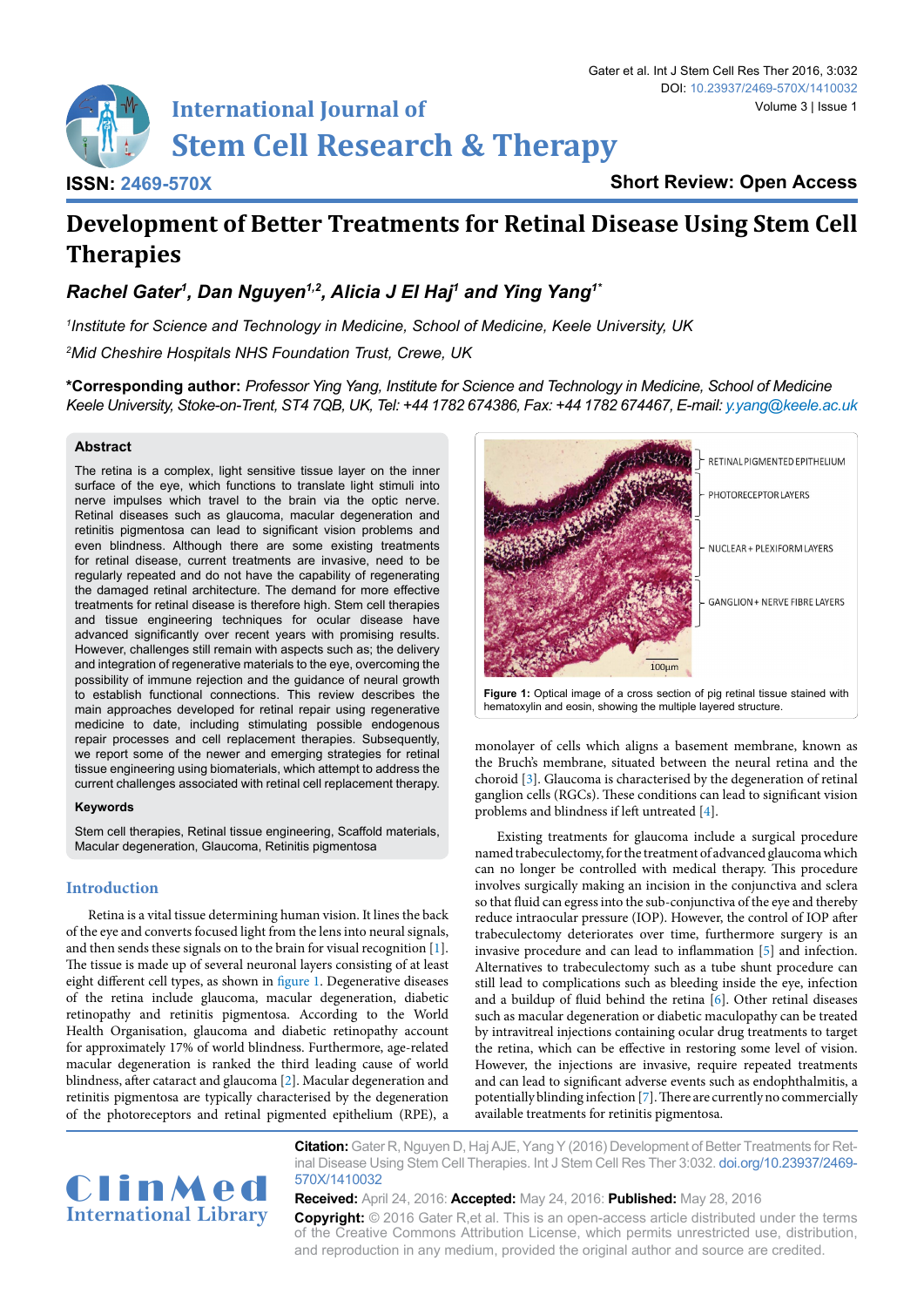There is therefore need for more effective treatments for retinal diseases. Stem cell based therapies and tissue engineering for retinal disease has advanced significantly over recent years with promising results. However, challenges still remain with aspects such as; the delivery and integration of regenerative materials to the eye, overcoming the possibility of immune rejection and the guidance of axonal growth to establish useful connections [[8](#page-4-7)]. This review describes the main approaches developed for retinal repair using regenerative medicine to date, including possible endogenous repair processes and cell replacement therapies. Subsequently, we report some of the newer and emerging strategies for retinal tissue engineering using biomaterials, which attempt to address the current challenges associated with retinal cell replacement therapy.

# **Endogenous Repair Processes**

One approach to improve the treatment of retinal disease is the possibility of inducing endogenous repair processes to regenerate lost retinal neurons and damaged RPE. Studying the regenerative capability of organisms which already naturally possess the ability of retinal regeneration can give researchers an insight into the possibility of inducing endogenous regeneration in the human retina [\[9](#page-4-8)]. Potential sources of endogenous retinal regeneration include the RPE and Müller glia [[10](#page-4-9)].

#### **RPE cells**

RPE cells of various species have demonstrated their differentiation potential into photoreceptor, amacrine, glial and ganglion cells [[11](#page-4-10)- [13](#page-4-11)]. Remarkably, it is known that certain species of amphibian, such as the newt, are capable of endogenous regeneration of the entire retina via RPE cells [\[14\]](#page-4-12). In an attempt to enhance the endogenous repair potential of mammalian RPE, some groups have investigated the regenerative potential of the mouse retina via RPE. One study found that intravenous administration of a low dose of sodium iodate in mice enhances RPE cell proliferation and migration by selectively injuring the RPE and subsequently triggering a sequence of pathophysiological effects which support endogenous regeneration of retinal tissue following injury [\[15\]](#page-4-13). However, further studies have also shown higher doses of sodium iodate to be toxic to RPE cells and retina [\[16](#page-4-14)]. Therefore, further experiments to investigate the correct dosage of sodium iodate would be encouraged to ensure its safety as a potential therapeutic. The existence of RPE stem cells in the human retina was reported recently in 2012 [[17\]](#page-4-15). The regenerative potential of human RPE is still relatively unknown; however the possibility of RPE replacement for retinal repair in humans appears to be promising. This will be discussed further in the review.

#### **Müller glia**

Another potential source of endogenous regeneration is the Müller glia. It is known that organisms such as the Zebrafish are capable of endogenous retinal regeneration via the müller glia, as their müller glia de-differentiates and develops into proliferating neurogenic progenitor cells after injury [[18](#page-4-16)]. Some *in vitro* studies have found that Müller glia from the primate retina can also develop into progenitor-like cells, but the capability to regenerate retinal neurons remains unclear [[19](#page-4-17)]. Retinal regeneration via Müller gliaderived progenitor cells (MGPCs) requires five cellular actions, driven by signals emitted from the damaged or dying neurons. The first action is de-differentiation, where cells acquire progenitor phenotype and cease to function as glia. The second action is proliferation, which is required to produce a greater quantity of cells, including progeny to differentiate into new neurons and replace the Müller glia. However, it is believed that much of the proliferation which takes place in the mammalian retina is part of scar formation, rather than neuronal replacement [[20](#page-4-18)]. The third action is the migration of dividing progenitor cells, in order to replace neurons within the various retinal layers. Following migration is the action of neural differentiation, to allow Müller glia derived cells to entirely differentiate into retinal neurons. The final action then involves integration into the retinal circuitry, where newly-generated neurons create synaptic connections in order to contribute in retinal function. Currently, this integration process also appears to be lacking in the bird and mammalian retina [[21](#page-4-19)]. Initial studies in the human retina include Jayaram *et al*. (2014), who found that human MGPCs can differentiate into photoreceptors when cultured on basement membrane protein in the presence of taurine, fibroblast growth factor 2, insulin-like growth factor 1 and retinoic acid. Furthermore, they found that MGPCs had the potential to recover retinal function in a disease model of retinitis pigmentosa [[22](#page-4-20)]. However, difficulty to culture primary human Müller glial cells means that current research is limited.

# **Cell Replacement Therapies**

A more widely considered approach to improve the treatment of retinal disease is the possibility of retinal repair using cell replacement therapies. Therapies include embryonic stem cells (ESCs), induced pluripotent stem cells (iPSCs), mesenchymal stem cells (MSCs), adipose stem cells (ASCs) and retinal progenitor cells (RPCs), as well as RPE replacement. Many groups have successfully transplanted these cells into animal models and some therapies are even commencing into Phase I/II clinical trials.

#### **Embryonic stem cells**

ESCs are capable of self-renewal indefinitely when provided with the correct culture conditions, whilst still maintaining pluripotency [[23](#page-4-21)]. Various research groups have found the potential to guide ESCs toward lineages such as RPE cells and photoreceptors [\[24\]](#page-4-22), as well as RGCs [\[25](#page-4-23)], for transplantation into the retina. Some research groups have even found transplanted ESC derived photoreceptors to restore some level of visual function in *Crx-*deficient mice [[26](#page-4-24)]. However, challenges with ESC derived cell transplantation include the ability to obtain stable cell sources that integrate safely into the diseased retina. There is concern that the plasticity of ESCs may be a problem, raising the risk of inappropriate progeny such as tumours [[27](#page-4-25)]. A second challenge is the ability to develop a realistic up-scaling strategy in order to generate the high amount of cells required for transplantation into patients [\[28\]](#page-4-26). A third hurdle is the possibility of immuno rejection. The extensive remodelling that occurs following retinal degeneration can result in upregulation of inflammatory proteins and alteration of the blood-retinal barrier, which is likely to increase the chance of immuno rejection. Therefore, a better understanding of the immune status of a degenerated retinal environment is required [[29](#page-4-27)]. A fourth major hurdle for the transplantation of stem cell derived retinal cells, such as photoreceptors and RGCs, is that very few cells manage to integrate successfully into the retina [[30](#page-4-28)]. This has also been found for photoreceptors and RGCs derived from other types of stem cell.

#### **Induced pluripotent stem cells**

iPSCs are derived from reprogrammed peripheral cells (e.g. fibroblasts and lymphoblasts) into a pluripotent state. These cells can be directly generated from adult cells and therefore carry less ethical concerns than ESCs [\[31\]](#page-4-29). Most cell types in the retina (including RPE and photoreceptors) have been differentiated successfully from iPSCs [[32](#page-4-30)]. Retinal cells derived from patient-specific iPSCs could be used for autologous transplantation, which has a reduced risk of immune rejection as it uses the patient's own cells. However, personalised cell therapy is time-consuming and expensive; furthermore iPSCs may require gene correction before transplantation. Human leukocyte antigen (HLA) matched allogeneic iPSCs, may also provide an alternative cell therapy in certain cases [[33](#page-4-31)]. Information of current clinical trials using iPSCs can be found in table 1. Although ongoing clinical trials appear promising, previous trials such as an age-related macular degeneration treatment developed by the Masayo Takahashi group in Japan recently had to be halted due to a risk of tumour development [\[34\]](#page-4-32). Therefore, iPSC safety as a cell therapy is unknown until current and ongoing clinical trials have ran successfully and released their results.

# **Mesenchymal stem cells**

Mesenchymal stem cells (MSCs) are multipotent stem cells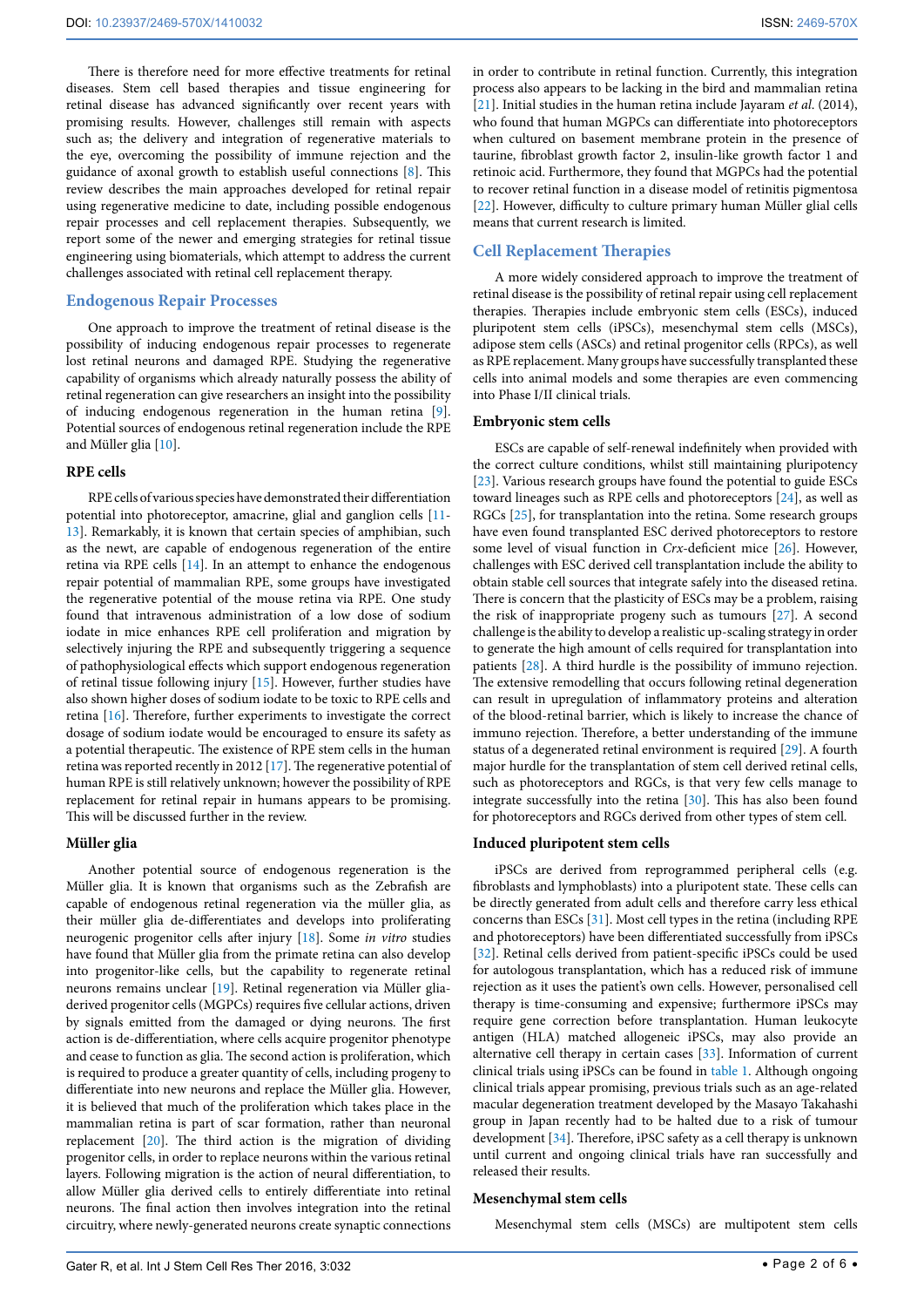**Table 1:** A summary of cell replacement therapies currently in development for retinal repair, including the main challenges and clinical trial information (adapted from <http://clinicaltrials.gov>).

| <b>Cell Therapy</b>                                   | <b>Main Challenges</b>                                                                                    | <b>Clinical Trial Examples</b>                                                                            |
|-------------------------------------------------------|-----------------------------------------------------------------------------------------------------------|-----------------------------------------------------------------------------------------------------------|
| Embryonic stem cells (ESCs)                           |                                                                                                           | > Advanced Dry Macular Degeneration treatment (California,<br>US) [52]                                    |
|                                                       | > Obtaining safe, stable and effective cell sources                                                       | > Age related Macular Degeneration treatment (Israel) [53]                                                |
|                                                       | > Finding a realistic up-scaling strategy                                                                 | > Stargardt Macular Dystrophy treatment (US) [54]                                                         |
|                                                       | > Chance of immunorejection                                                                               | > Advanced Dry Age related Macular Degeneration treatment<br>$(US)$ [55] + long term follow up study [56] |
|                                                       |                                                                                                           | > Advanced Dry Age related Macular Degeneration treatment<br>(Korea) [57]                                 |
| Induced pluripotent stem cells (iPSCs)                |                                                                                                           | > Investigation of genetic retinal diseases (Minnesota, US) [58]                                          |
|                                                       | > Potential time + cost of autologous cell therapy                                                        | > Investigation of retinal degenerative diseases (Maryland, US)<br>[59]                                   |
|                                                       | > May require gene correction before autologous<br>transplantation                                        | > iPSCs derived from retinoblastoma patients (Tennessee, US)<br>[60]                                      |
|                                                       |                                                                                                           | > Age related Macular Degeneration treatment (UK) [61]                                                    |
| Mesenchymal stem cells (MSCs)                         | > Large scale differentiation of MSCs into functional<br>cells makes cell replacement therapy problematic | > Stem cell ophthalmology treatment study (Florida, US) [62]                                              |
| Adipose stem cells (ASCs)                             | > Risk of transplanted cells migrating towards non-<br>targeted regions                                   | > Glaucomatous neurodegeneration treatment (Russia) [63]                                                  |
|                                                       | > Potential costs of autologous cell therapy                                                              |                                                                                                           |
| Retinal progenitor cells (RPCs)                       | > Ability to integrate into retinal circuitry                                                             | > Retinitis pigmentosa treatment (UK + US) [46,47]                                                        |
|                                                       | > Chance of immunorejection                                                                               | > Retinitis pigmentosa treatment (California, US) [64]                                                    |
| Retinal pigmented epithelium (RPE)<br>transplantation | > High chance of immunorejection                                                                          | > Acute Wet Macular Degeneration treatment (London, UK) [65]                                              |
|                                                       | > Survival + function of transplanted RPE difficult on<br>aged and deteriorated Bruch's membrane          | > Age related Macular Degeneration treatment (Austria) [66]                                               |

derived from mesenchymal tissues such as bone marrow, adipose tissue, umbilical cord and placenta [[35](#page-4-33)]. MSCs have been found to differentiate into photoreceptor-like cells, as well as RGC-like cells, making cell replacement therapy a future possibility using these cells. MSCs have also been found to provide neuroprotection for degenerating retinal cells via expression of a variety of neurotrophins which are beneficial for retinal cell survival [[36\]](#page-4-34). Whilst retinal cell replacement therapy using MSCs remains problematic at the present time, some studies using MSCs for their neuroprotective mechanism are promising. For example, one study which involved the injection MSCs intravitreally into a mouse model of acute retinal injury, found that transplanted cells survived for at least 3 months and significantly protected damaged retinal cells long term [[37](#page-4-35)].

# **Adipose stem cells**

ASCs are mesenchymal stem cells which, like other stem cells, have the capacity to differentiate into multiple cell types. However, these cells are derived from the more easily accessible adipose tissue, rather than bone marrow [[38](#page-4-36)]. The administration of ASCs into animal models of retinal degeneration is currently being investigated for the potential treatment of diseases such as diabetic retinopathy [\[39\]](#page-4-37), glaucoma [[40](#page-4-38)] and macular degeneration [[41](#page-4-39)]. As autologous transplantation is also possible with ASCs, the risk of immune rejection is reduced. A transplantation study involving injection of human ASCs into a rat vitreous cavity found that cells survived and integrated with the eye relatively successfully. However, there was concern that some cells appeared to migrate across the blood-retina barrier and towards nontargeted regions, which could be considered a risk for transplantation to patients [42]. Therefore, more experiments to fully understand ASC cell mechanisms during transplantation will be required before an optimised treatment can be developed.

# **Retinal progenitor cells**

RPCs are typically more predisposed towards a cell fate in comparison to stem cells because they are obtained from donated foetal tissue, rather than embryonic tissue [\[43](#page-4-40)]. Some groups have successfully transplanted this cell type into animal models of retinal degeneration [\[44](#page-4-41)] and some have even shown evidence of improved visual acuity in rats, due to photoreceptor preservation via transplanted RPCs [[45](#page-5-0)]. Companies such as 'ReNeuron' are currently commencing this therapy into Phase I/II clinical trials as a potential treatment for patients with retinitis pigmentosa [\[46,](#page-5-1)[47](#page-5-2)]. If RPCs can be successfully transplanted into patients, one of the most likely challenges for this treatment will be whether cells are able to integrate into the complex human retinal circuitry. Subsequently, if evidence for photoreceptor preservation is observed, the ultimate challenge will then be whether the photoreceptors can function well enough to improve visual acuity. Furthermore, like ESCs donor tissue is used to obtain RPCs, meaning there could be a chance of immuno rejection.

# **RPE replacement**

Another possible cell replacement therapy is replacement of the RPE. The ability to generate large amounts of functional RPE from ESCs and iPSCs makes this cell type an ideal candidate for transplantation [[48](#page-5-3)]. However, RPE transplantation in suspension and RPE/choroid patch translocation has previously faced several challenges. Allogeneic RPE transplants have shown eventual rejection and/or a lack of functional recovery, plus autologous RPE transplants have also shown problems [[49](#page-5-4)]. The aging process and degenerative disease causes the RPE to accumulate lipofuscin, which diminishes cellular structures and causes a slowing of metabolic capacity. The Bruch's membrane also accumulates debris, making nutrient transport less efficient and the survival/function of transplanted RPE challenging on such an altered substrate [[50\]](#page-5-5). The future potential of each cell therapy will be unknown until current clinical study results are revealed. One notable clinical study was undertaken in 2012, where ESC derived RPE was transplanted into patients with stargardt's macular dystrophy and Macular degeneration. Results found transplanted RPE to have no apparent rejection after 4 months. Therefore, with further development this therapy could overcome the challenge of immune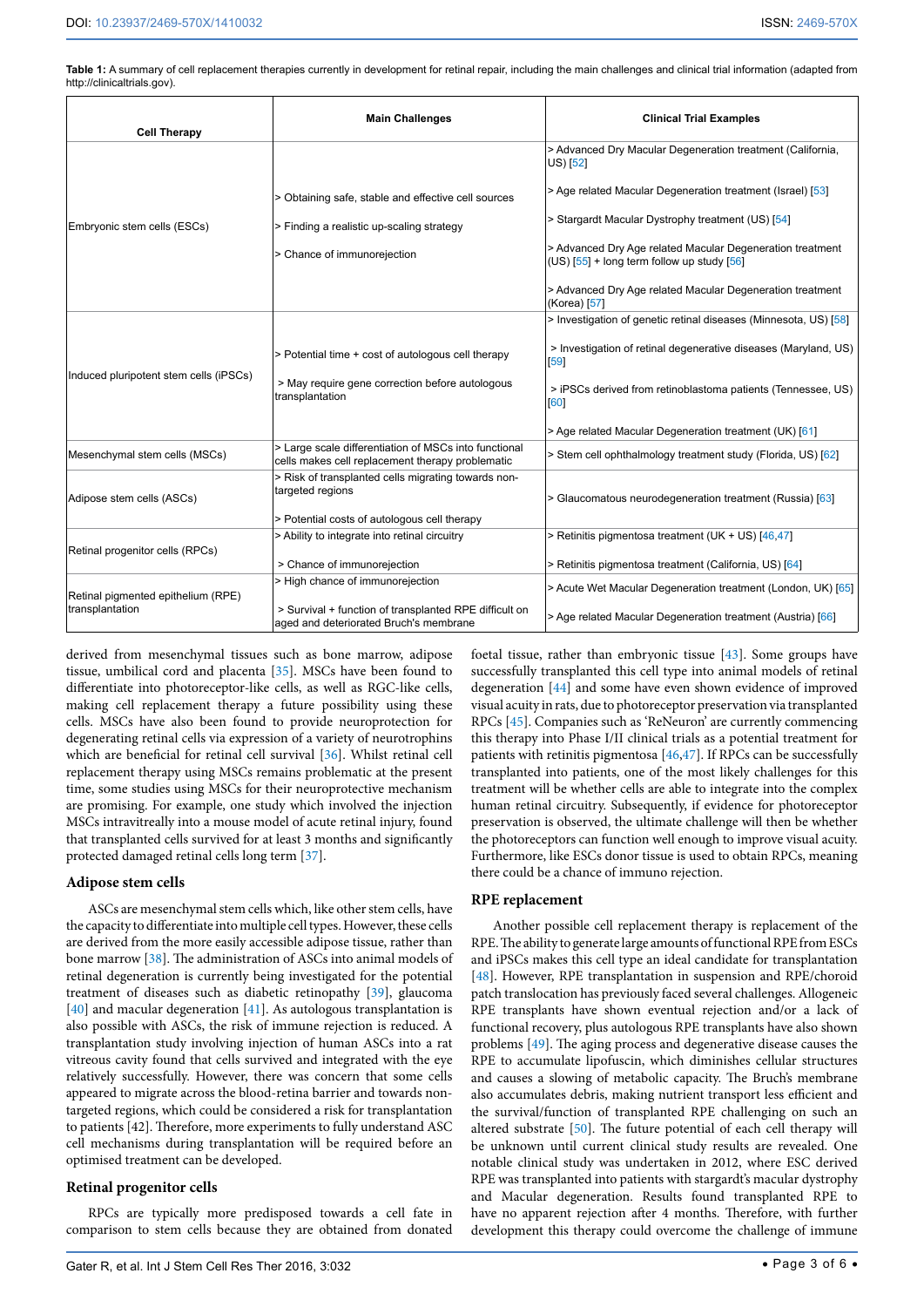rejection and potentially be used for photoreceptor and central visual rescue [[51](#page-5-21)]. A summary of all cell replacement therapies discussed, including current clinical trial information, can be found in table 1.

# **Retinal Tissue Engineering Approaches**

Whilst cell replacement therapies appear promising, low cell survival and limited integration remain major challenges for this method of retinal repair. Furthermore it can be difficult to retain injected cells at specifically targeted regions of the retina, such as underneath the fovea [[67](#page-5-22)]. Current tissue engineering approaches attempt to overcome these hurdles by supporting cell survival, delivery and integration. These include the development of 2 or 3-dimensional biomaterial scaffolds, as well as development of improved retinal disease models for the testing of neuroregenerative materials.

#### **Scaffolds for retinal progenitor cell grafting**

Many biomaterial scaffolds are currently in development for the grafting of RPCs. For example, Neeley *et al*. (2008) developed a microfabricated thin, porous poly (glycerol-sebacate) scaffold for RPC grafting. The reported scaffold possesses improved mechanical properties which are more closely similar to the retina in comparison to other scaffolds. Results indicate that RPCs adhered strongly to this scaffold and expressed a combination of immature and mature markers, suggesting a tendency towards cell differentiation [[68\]](#page-5-23). In continuation of this work, the same research group has since transplanted the RPC grafted scaffold into mice. Transplantation proved relatively successful with long term RPC survival and expression of mature markers in the retinal tissue [\[69](#page-5-24)]. More recently, Yao *et al*. (2015) developed a biodegradable, thin-film polycaprolactone scaffold. Results indicate that the nano-topographies of the scaffold can interact with RPCs and have the potential to direct these cells towards photoreceptor cell fate before transplantation. The therefore scaffold provides an improved biodegradable platform to guide RPC differentiation and allowed for better organisation and delivery of RPCs to retinal tissue [\[70\]](#page-5-25). Although polycaprolactone is known to have improved biodegradability and good ability to drive hRPC differentiation into photoreceptors, poor adhesive qualities limit its use. Therefore, another research group has made a surface modification to a polycaprolactone scaffold by incorporating vitronectin-mimicking oligopeptide, forming a hybrid. Results showed improved cell adhesion of human RPCs and, despite no evidence of functional rescue, the RPCs showed improved migration, integration and survival when transplanted into a degenerated mouse retina on the hybrid scaffold [\[71\]](#page-5-26).

#### **Scaffolds for RPE transplantation**

Many biomaterial scaffolds are also in development for the improvement of RPE transplantation. For example, Liu *et al.* (2014) developed a supporting scaffold on which RPE would be precultured and supported to mature into a functional monolayer. The scaffold was tested *in vitro* using human foetal RPE cells and transplanted subretinally into rabbits. Results found that RPE culture was enhanced with the scaffold and showed improved subretinal biocompatibility with scaffolds of 200 nm fibre topography. Therefore, the use of biomaterial scaffolds can be considered a future direction for improving cell-based therapies to treat retinal disease [[72](#page-5-27)]. However, challenges continue to remain in ensuring that scaffolds do not

cause further damage to the retina, whilst still allowing for sufficient interaction between the retina and other cell layers. Therefore the surface topography, thickness, mechanical properties and degradation characteristics must be considered in scaffold design to ensure that they are suitable and beneficial for the treatment of ocular disease.

#### **Biomaterials for potential RGC repair**

At the moment, few biomaterial scaffolds have been developed for the treatment of RGC degenerative diseases such as glaucoma and optic nerve stroke. In diseases such as glaucoma RGCs are permanently damaged, leading to cell death and interruption of retinal signalling to the brain [[73\]](#page-5-28). Due to their highly delicate and disparate axonal projection patterns, RGC replacement therapy for diseases such as glaucoma is highly challenging. Many more experiments to fully understand the complex *in vivo* circuitry and how replacement cells could integrate are required before a potential RGC replacement therapy can be developed [\[74\]](#page-5-29). Over the next few years however, we may see the development of biomaterial scaffolds and peripheral nerve bridges which attempt to repair injured endogenous ganglion cell axons, rather than replace them. Research into smart biodegradable implants aiding axonal regeneration following spinal cord injury has already been reported, which aim to stimulate repair by 'bridging the gap' between damaged axon sites. This approach has significant potential to be used in the visual system and appears to be more promising than RGC replacement therapy at the present stage [[75\]](#page-5-30).

#### **Development of in** *vitro* **or** *ex vivo* **retinal tissue models**

Another tissue engineering strategy which will be hugely beneficial for improving the therapeutic potential of cell replacement therapies is the development of improved *in vitro* or *ex vivo* retinal tissue models, for the testing of neuroregenerative materials such as cell replacement therapies or drug intervention. Multicellular retinal tissue models with preserved cellular interactions are preferable in comparison to *in vivo* study using live animal models, as there are less ethical implications and the tissue environment can be better controlled and manipulated [[76](#page-5-31)]. Organotypic slice culture involves the *in vitro* growth of complex tissues, such as the retina, whilst still preserving a large amount of *in vivo* function and physiology [[77](#page-5-32)]. Many groups have successfully cultured rat retina using this method [\[78,](#page-5-33)[79](#page-5-34)].

As the neuronal structure of the porcine retina is significantly similar to that of the human retina [[80](#page-5-35)], it is preferable to explore organotypic explant culture of the porcine retina. One notable organotypic retinal tissue system developed recently preserves all layers of full thickness porcine retinal tissue for approximately 7 days. As the photoreceptor layers faces upwards, oxygen supply to the photoreceptors and RPE layer is increased and therefore improves the viability of cultured tissue [[81\]](#page-5-36). However, the filter paper substrate used in this model appears to be very basic and is likely to dehydrate the retinal tissue. Another model currently in development attempts to address this issue further by culturing full thickness porcine retinal tissue on a more biocompatible substrate; collagen hydrogel. The collagen hydrogel mimics a vitreous-like substrate which better supports the integrity of full thickness retinal tissue explants with minimal distortion, as well as improving tissue viability for up to 2 weeks [\[82\]](#page-5-37). [Figure 2](#page-3-0) is an optical coherence tomography image showing a pig retinal explant cultured over 4 days on collagen hydrogel

<span id="page-3-0"></span>

**Figure 2:** Optical coherence tomography images of a pig retinal explant cultured for 4 days. The layered structure was well resolved. The RPE layer is on the top of the sample.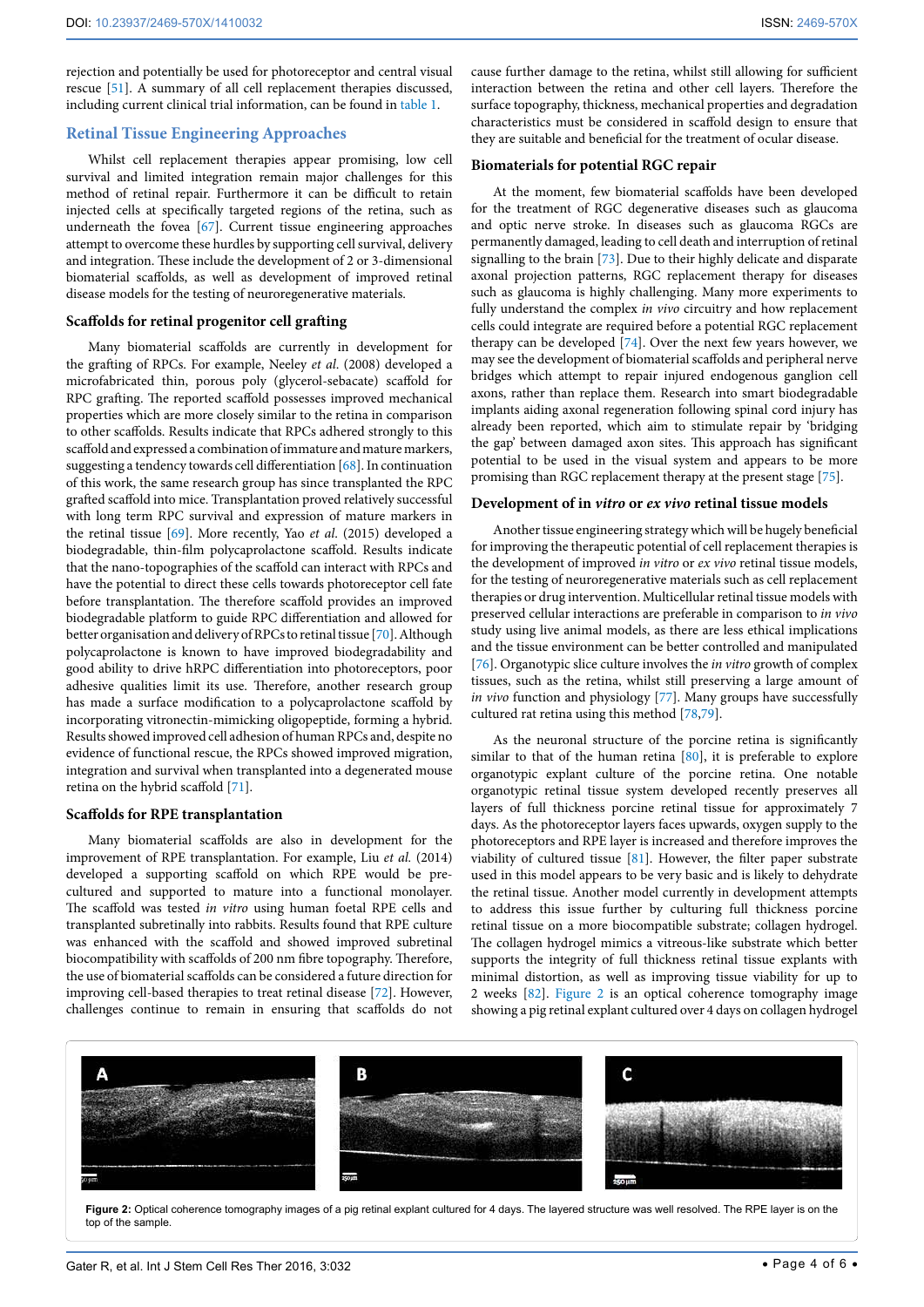with delineated layered structure. With further development, it can be anticipated that the testing of potential cell replacement therapies and drug interventions on improved retinal tissue models such as this one will advance the progress of these cells into clinical trials and therapeutic applications significantly.

# **Conclusions + Future Perspectives**

Evidently, the possibility of endogenous regeneration, as well as cell replacement therapies using ESCs, iPSCs, MSCs, ASCs, RPCs and RPE replacement are likely to become major implements in the future progress of regenerative medicine. To date, the main challenges of cell replacement therapy include; the delivery and integration of regenerative materials to the eye, overcoming the possibility of immune rejection and the guidance of neural growth to establish functional connections. The development of tissue-engineered constructs, such as scaffolds and smart biodegradable implants, may help to overcome some of these challenges by improving the delivery, integration and survival of transplanted cells. Furthermore, the testing of stem cell derivatives on improved retinal models which better mimic *in vivo* physiology and function will be hugely beneficial for exploring the potential therapeutic application of these cells. Assuming that enough funding will remain in this research field, a combination of the strategies discussed may revolutionise the way in which we treat retinal disease in the future.

## **References**

- <span id="page-4-0"></span>1. [Livesey FJ, Cepko CL \(2001\) Vertebrate neural cell-fate determination:](http://www.ncbi.nlm.nih.gov/pubmed/11252990)  [lessons from the retina. Nat Rev Neurosci 2: 109-118.](http://www.ncbi.nlm.nih.gov/pubmed/11252990)
- <span id="page-4-1"></span>2. WHO (2015) WHO I Priority eye diseases.
- <span id="page-4-2"></span>3. [Strauss O \(2005\) The retinal pigment epithelium in visual function. Physiol](http://www.ncbi.nlm.nih.gov/pubmed/15987797)  [Rev 85: 845-881.](http://www.ncbi.nlm.nih.gov/pubmed/15987797)
- <span id="page-4-3"></span>4. [Hartong DT, Berson EL, Dryja TP \(2006\) Retinitis pigmentosa. Lancet 368:](http://www.ncbi.nlm.nih.gov/pubmed/17113430)  [1795-1809.](http://www.ncbi.nlm.nih.gov/pubmed/17113430)
- <span id="page-4-4"></span>5. [Hong CH, Arosemena A, Zurakowski D, Ayyala RS \(2005\) Glaucoma](http://www.ncbi.nlm.nih.gov/pubmed/15621077)  [drainage devices: a systematic literature review and current controversies.](http://www.ncbi.nlm.nih.gov/pubmed/15621077)  [SurvOphthalmol 50: 48-60.](http://www.ncbi.nlm.nih.gov/pubmed/15621077)
- <span id="page-4-5"></span>6. [Gross RL \(2012\) Glaucoma filtration surgery: Trabeculectomy or tube shunt?](http://dx.doi.org/10.1016/j.ajo.2011.11.036)  [American Journal of Ophthalmology, 153: 787-788.](http://dx.doi.org/10.1016/j.ajo.2011.11.036)
- <span id="page-4-6"></span>7. [Falavarjani KG, Nguyen QD \(2013\) Adverse events and complications](http://www.ncbi.nlm.nih.gov/pubmed/23722722)  [associated with intravitreal injection of anti-VEGF agents: a review of](http://www.ncbi.nlm.nih.gov/pubmed/23722722)  [literature. Eye \(Lond\) 27: 787-794.](http://www.ncbi.nlm.nih.gov/pubmed/23722722)
- <span id="page-4-7"></span>8. [Ramsden CM, Powner MB, Carr AJ, Smart MJ, da Cruz L, et al. \(2013\) Stem](http://www.ncbi.nlm.nih.gov/pubmed/23715550)  [cells in retinal regeneration: past, present and future. Development 140:](http://www.ncbi.nlm.nih.gov/pubmed/23715550)  [2576-2585.](http://www.ncbi.nlm.nih.gov/pubmed/23715550)
- <span id="page-4-8"></span>9. [Lamba D, Karl M, Reh T \(2008\) Neural regeneration and cell replacement: a](http://www.ncbi.nlm.nih.gov/pubmed/18522847)  [view from the eye. Cell Stem Cell 2: 538-549.](http://www.ncbi.nlm.nih.gov/pubmed/18522847)
- <span id="page-4-9"></span>10. [Tsonis PA, Del Rio-Tsonis K \(2004\) Lens and retina regeneration:](http://www.ncbi.nlm.nih.gov/pubmed/14729349)  [Transdifferentiation, stem cells and clinical applications. Exp Eye Res 78:](http://www.ncbi.nlm.nih.gov/pubmed/14729349)  [161-172.](http://www.ncbi.nlm.nih.gov/pubmed/14729349)
- <span id="page-4-10"></span>11. [Zhao S, Thornquist SC, Barnstable CJ \(1995\) In vitro transdifferentiation of](http://www.sciencedirect.com/science/article/pii/000689939500163K)  embryonic rat retinal pigment epithelium to neural retina. Brain Research 677: [300-310.](http://www.sciencedirect.com/science/article/pii/000689939500163K)
- 12. [Ma W, Yan RT, Xie W, Wang SZ \(2004\) bHLH genes cath5 and cNSCL1](http://www.ncbi.nlm.nih.gov/pubmed/14732395)  [promote bFGF-stimulated RPE cells to transdifferentiate toward retinal](http://www.ncbi.nlm.nih.gov/pubmed/14732395)  [ganglion cells. Dev Biol 265: 320-328.](http://www.ncbi.nlm.nih.gov/pubmed/14732395)
- <span id="page-4-11"></span>13. [Sakaguchi DS, Janick LM, Reh TA \(1997\) Basic fibroblast growth factor \(FGF-](http://www.ncbi.nlm.nih.gov/pubmed/9264262)2) induced transdifferentiation of retinal pigment epithelium: Generation of [retinal neurons and glia. Developmental Dynamics 209: 387-398.](http://www.ncbi.nlm.nih.gov/pubmed/9264262)
- <span id="page-4-12"></span>14. [Mitashov VI \(1975\) Proliferation of cells of pigmentary epithelium of retina in](http://europepmc.org/abstract/MED/1114353)  [adult newts at late regeneration stages after retinectomy. The Soviet journal](http://europepmc.org/abstract/MED/1114353)  [of developmental biology 5: 70-73.](http://europepmc.org/abstract/MED/1114353)
- <span id="page-4-13"></span>15. [Machalińska A, Kawa MP, Pius-Sadowska E, Rogińska D, Kłos P, et al. \(2013\)](http://www.ncbi.nlm.nih.gov/pubmed/23623997)  [Endogenous regeneration of damaged retinal pigment epithelium following](http://www.ncbi.nlm.nih.gov/pubmed/23623997)  [low dose sodium iodate administration: an insight into the role of glial cells in](http://www.ncbi.nlm.nih.gov/pubmed/23623997)  [retinal repair. Exp Eye Res 112: 68-78.](http://www.ncbi.nlm.nih.gov/pubmed/23623997)
- <span id="page-4-14"></span>16. [Wang J, Iacovelli J, Spencer C, Saint-Geniez M \(2014\) Direct effect of sodium](http://www.ncbi.nlm.nih.gov/pubmed/24481259)  [iodate on neurosensory retina. Invest Ophthalmol Vis Sci 55: 1941-1953.](http://www.ncbi.nlm.nih.gov/pubmed/24481259)
- <span id="page-4-15"></span>17. [Salero E, Blenkinsop TA, Corneo B, Harris A, Rabin D, et al. \(2012\) Adult](http://www.ncbi.nlm.nih.gov/pubmed/22226358)  [human RPE can be activated into a multipotent stem cell that produces](http://www.ncbi.nlm.nih.gov/pubmed/22226358)  [mesenchymal derivatives. Cell Stem Cell 10: 88-95.](http://www.ncbi.nlm.nih.gov/pubmed/22226358)
- <span id="page-4-16"></span>18. [Fausett BV, Goldman D \(2006\) A role for alpha1 tubulin-expressing Müller](http://www.ncbi.nlm.nih.gov/pubmed/16763038)  [glia in regeneration of the injured zebrafish retina. J Neurosci 26: 6303-6313.](http://www.ncbi.nlm.nih.gov/pubmed/16763038)
- <span id="page-4-17"></span>19. [Limb GA, Daniels JT \(2008\) Ocular regeneration by stem cells: present status](http://www.ncbi.nlm.nih.gov/pubmed/18292605)  [and future prospects. Br Med Bull 85: 47-61.](http://www.ncbi.nlm.nih.gov/pubmed/18292605)
- <span id="page-4-18"></span>20. [Gallina D, Todd L, Fischer AJ \(2014\) A comparative analysis of Müller glia](http://www.ncbi.nlm.nih.gov/pubmed/23851023)[mediated regeneration in the vertebrate retina. Exp Eye Res 123: 121-130.](http://www.ncbi.nlm.nih.gov/pubmed/23851023)
- <span id="page-4-19"></span>21. [Gorsuch RA, Hyde DR \(2014\) Regulation of Müller glial dependent neuronal](http://www.ncbi.nlm.nih.gov/pubmed/23880528)  [regeneration in the damaged adult zebrafish retina. Exp Eye Res 123: 131-](http://www.ncbi.nlm.nih.gov/pubmed/23880528) [140.](http://www.ncbi.nlm.nih.gov/pubmed/23880528)
- <span id="page-4-20"></span>22. [Jayaram H, Jones MF, Eastlake K, Cottrill PB, Becker S, et al. \(2014\)](http://www.ncbi.nlm.nih.gov/pubmed/24477073)  [Transplantation of photoreceptors derived from human Muller glia restore rod](http://www.ncbi.nlm.nih.gov/pubmed/24477073)  [function in the P23H rat. Stem Cells Transl Med 3: 323-333.](http://www.ncbi.nlm.nih.gov/pubmed/24477073)
- <span id="page-4-21"></span>23. [Pera MF, Reubinoff B, Trounson A \(2000\) Human embryonic stem cells. J Cell](http://www.ncbi.nlm.nih.gov/pubmed/10591620)  [Sci 113: 5-10.](http://www.ncbi.nlm.nih.gov/pubmed/10591620)
- <span id="page-4-22"></span>24. [Klassen H,Sakaguchi DS, Young MJ \(2004\) Stem cells and retinal repair.](http://www.ncbi.nlm.nih.gov/pubmed/15094129)  [ProgRetin Eye Res 23: 149-181.](http://www.ncbi.nlm.nih.gov/pubmed/15094129)
- <span id="page-4-23"></span>25. [Teotia P, Mir Q, Ahmad I \(2015\) Chemically defined and retinal conditioned](http://iovs.arvojournals.org/article.aspx?articleid=2333479&resultClick=1)  [medium-based directed differentiation of embryonic stem and induced](http://iovs.arvojournals.org/article.aspx?articleid=2333479&resultClick=1)  [pluripotent stem cells into retinal ganglion cells. Investigative Ophthalmology](http://iovs.arvojournals.org/article.aspx?articleid=2333479&resultClick=1)  [& Visual Science 56: 3606.](http://iovs.arvojournals.org/article.aspx?articleid=2333479&resultClick=1)
- <span id="page-4-24"></span>26. [Lamba DA, Gust J, Reh TA, \(2009\) Transplantation of human embryonic stem](http://www.pubmedcentral.nih.gov/articlerender.fcgi?artid=2713676&tool=pmcentrez&rendertype=abstract)  [cell-derived photoreceptors restores some visual function in Crx-deficient](http://www.pubmedcentral.nih.gov/articlerender.fcgi?artid=2713676&tool=pmcentrez&rendertype=abstract)  [mice. Cell stem cell 4: 73-79.](http://www.pubmedcentral.nih.gov/articlerender.fcgi?artid=2713676&tool=pmcentrez&rendertype=abstract)
- <span id="page-4-25"></span>27. [Stern J, Radosevich M, Temple S \(2010\) Stem Cell Retinal Replacement](http://worldstemcellsummit.com/files/2009_report/WSCRs2.pdf)  [Therapy, 2010 World stem cell summit proceedings 57-61.](http://worldstemcellsummit.com/files/2009_report/WSCRs2.pdf)
- <span id="page-4-26"></span>28. [Reynolds J, Lamba DA \(2014\) Human embryonic stem cell applications for](http://www.ncbi.nlm.nih.gov/pubmed/23880530)  [retinal degenerations. Experimental eye research 12: 151-160.](http://www.ncbi.nlm.nih.gov/pubmed/23880530)
- <span id="page-4-27"></span>29. [Bongso A, Fong CY, Gauthaman K \(2008\) Taking stem cells to the clinic:](http://www.ncbi.nlm.nih.gov/pubmed/18980213)  [Major challenges. J Cell Biochem 105: 1352-1360.](http://www.ncbi.nlm.nih.gov/pubmed/18980213)
- <span id="page-4-28"></span>30. [Venugopalan P, Wang Y, Nguyen T, Huang A, et al. \(2016\) Transplanted](http://www.ncbi.nlm.nih.gov/pubmed/26843334)  [neurons integrate into adult retinas and respond to light. Nat Commun 7:](http://www.ncbi.nlm.nih.gov/pubmed/26843334)  [10472.](http://www.ncbi.nlm.nih.gov/pubmed/26843334)
- <span id="page-4-29"></span>31. [Robinton DA, Daley GQ \(2012\) The promise of induced pluripotent stem cells](http://www.ncbi.nlm.nih.gov/pubmed/22258608)  [in research and therapy. Nature 481: 295-305.](http://www.ncbi.nlm.nih.gov/pubmed/22258608)
- <span id="page-4-30"></span>32. [Wright LS, Phillips MJ, Pinilla I, Hei D, Gamm DM \(2014\) Induced pluripotent](http://www.ncbi.nlm.nih.gov/pubmed/24534198)  [stem cells as custom therapeutics for retinal repair: progress and rationale.](http://www.ncbi.nlm.nih.gov/pubmed/24534198)  [Exp Eye Res 123: 161-172.](http://www.ncbi.nlm.nih.gov/pubmed/24534198)
- <span id="page-4-31"></span>33. [Riolobos L, Hirata RK, Turtle CJ, Wang PR, Gornalusse GG, et al. \(2013\) HLA](http://www.ncbi.nlm.nih.gov/pubmed/23629003)  [engineering of human pluripotent stem cells. Mol Ther 21: 1232-1241.](http://www.ncbi.nlm.nih.gov/pubmed/23629003)
- <span id="page-4-32"></span>34. [Landmark IPSC clinical study on hold due to genomic issue \(2015\) The Niche.](http://www.ipscell.com/2015/07/firstipscstop/)
- <span id="page-4-33"></span>35. [Caplan AI \(1991\) Mesenchymal stem cells. J Orthop Res 9: 641-650.](http://www.ncbi.nlm.nih.gov/pubmed/1870029)
- <span id="page-4-34"></span>36. [Xu W, Xu GX \(2011\) Mesenchymal stem cells for retinal diseases. Int J](http://www.ncbi.nlm.nih.gov/pubmed/22553693)  [Ophthalmol 4: 413-421.](http://www.ncbi.nlm.nih.gov/pubmed/22553693)
- <span id="page-4-35"></span>37. [Anna Machalińska, Miłosz Kawa, Ewa Pius-Sadowska,Jacek Stępniewski,](http://iovs.arvojournals.org/article.aspx?articleid=2128216&resultClick=1)  [Witold Nowak \(2013\) Long-term neuroprotective effects of NT-4-engineered](http://iovs.arvojournals.org/article.aspx?articleid=2128216&resultClick=1)  [mesenchymal stem cells injected intravitreally in a mouse model of acute](http://iovs.arvojournals.org/article.aspx?articleid=2128216&resultClick=1)  [retinal injury. Investigative ophthalmology & visual science 54: 8292-8305.](http://iovs.arvojournals.org/article.aspx?articleid=2128216&resultClick=1)
- <span id="page-4-36"></span>38. [Gir P, Oni G, Brown SA, Mojallal A, Rohrich RJ \(2012\) Human adipose stem](http://www.ncbi.nlm.nih.gov/pubmed/22634645)  [cells: current clinical applications. Plastic and reconstructive surgery 129:](http://www.ncbi.nlm.nih.gov/pubmed/22634645)  [1277-1290.](http://www.ncbi.nlm.nih.gov/pubmed/22634645)
- <span id="page-4-37"></span>39. [Yang Z, Li K, Yan X, Dong F, Zhao C \(2010\) Amelioration of diabetic](http://www.ncbi.nlm.nih.gov/pubmed/20437245)  [retinopathy by engrafted human adipose-derived mesenchymal stem cells](http://www.ncbi.nlm.nih.gov/pubmed/20437245)  [in streptozotocin diabetic rats. Graefes archive for clinical and experimental](http://www.ncbi.nlm.nih.gov/pubmed/20437245)  [ophthalmology 248: 1415-1422](http://www.ncbi.nlm.nih.gov/pubmed/20437245).
- <span id="page-4-38"></span>40. [Vayl A, Gomaa A, Rajashekhar G \(2014\) Adipose stromal cells atenuate p38](http://iovs.arvojournals.org/article.aspx?articleid=2269483&resultClick=1)  [mapk in retinal ischemia-reperfusion injury. Investigative Ophthalmology &](http://iovs.arvojournals.org/article.aspx?articleid=2269483&resultClick=1)  [Visual Science 55: 4005.](http://iovs.arvojournals.org/article.aspx?articleid=2269483&resultClick=1)
- <span id="page-4-39"></span>41. [Sang-Joon Lee, Jeong Hoon Heo, Jung Ae Yoon, Byung Chul Yu \(2015\)](http://iovs.arvojournals.org/article.aspx?articleid=2331576&resultClick=1)  [Intraperitoneal administration of adipose tissue derived stem cells rescue](http://iovs.arvojournals.org/article.aspx?articleid=2331576&resultClick=1)  [Retinal degeneration in mouse model. Investigative Ophthalmology & Visual](http://iovs.arvojournals.org/article.aspx?articleid=2331576&resultClick=1)  [Science 56: 1842.](http://iovs.arvojournals.org/article.aspx?articleid=2331576&resultClick=1)
- 42. [Haddad-Mashadrizeh A, Ahmad R Bahrami, Maryam M. Matin, Mohammad A.](http://onlinelibrary.wiley.com/doi/10.1111/xen.12033/abstract)  [Edalatmanesh , Alireza Zomorodipour , et al. \(2013\) Human adipose-derived](http://onlinelibrary.wiley.com/doi/10.1111/xen.12033/abstract)  [mesenchymal stem cells can survive and integrate into the adult rat eye](http://onlinelibrary.wiley.com/doi/10.1111/xen.12033/abstract)  [following xenotransplantation. Xenotransplantation 20: 165-176.](http://onlinelibrary.wiley.com/doi/10.1111/xen.12033/abstract)
- <span id="page-4-40"></span>43. [Schmitt S, Aftab U, Jiang C, Redenti S, Klassen H, et al. \(2009\) Molecular](http://www.ncbi.nlm.nih.gov/pubmed/19553622)  [characterization of human retinal progenitor cells. Invest Ophthalmol Vis Sci](http://www.ncbi.nlm.nih.gov/pubmed/19553622)  [50: 5901-5908.](http://www.ncbi.nlm.nih.gov/pubmed/19553622)
- <span id="page-4-41"></span>44. [Klassen HJ, Ng TF, Kurimoto Y, Kirov I, Shatos M, et al. \(2004\) Multipotent](http://www.ncbi.nlm.nih.gov/pubmed/15505071)  [retinal progenitors express developmental markers, differentiate into retinal](http://www.ncbi.nlm.nih.gov/pubmed/15505071)  [neurons, and preserve light-mediated behavior. Invest Ophthalmol Vis Sci 45:](http://www.ncbi.nlm.nih.gov/pubmed/15505071)  [4167-4173.](http://www.ncbi.nlm.nih.gov/pubmed/15505071)